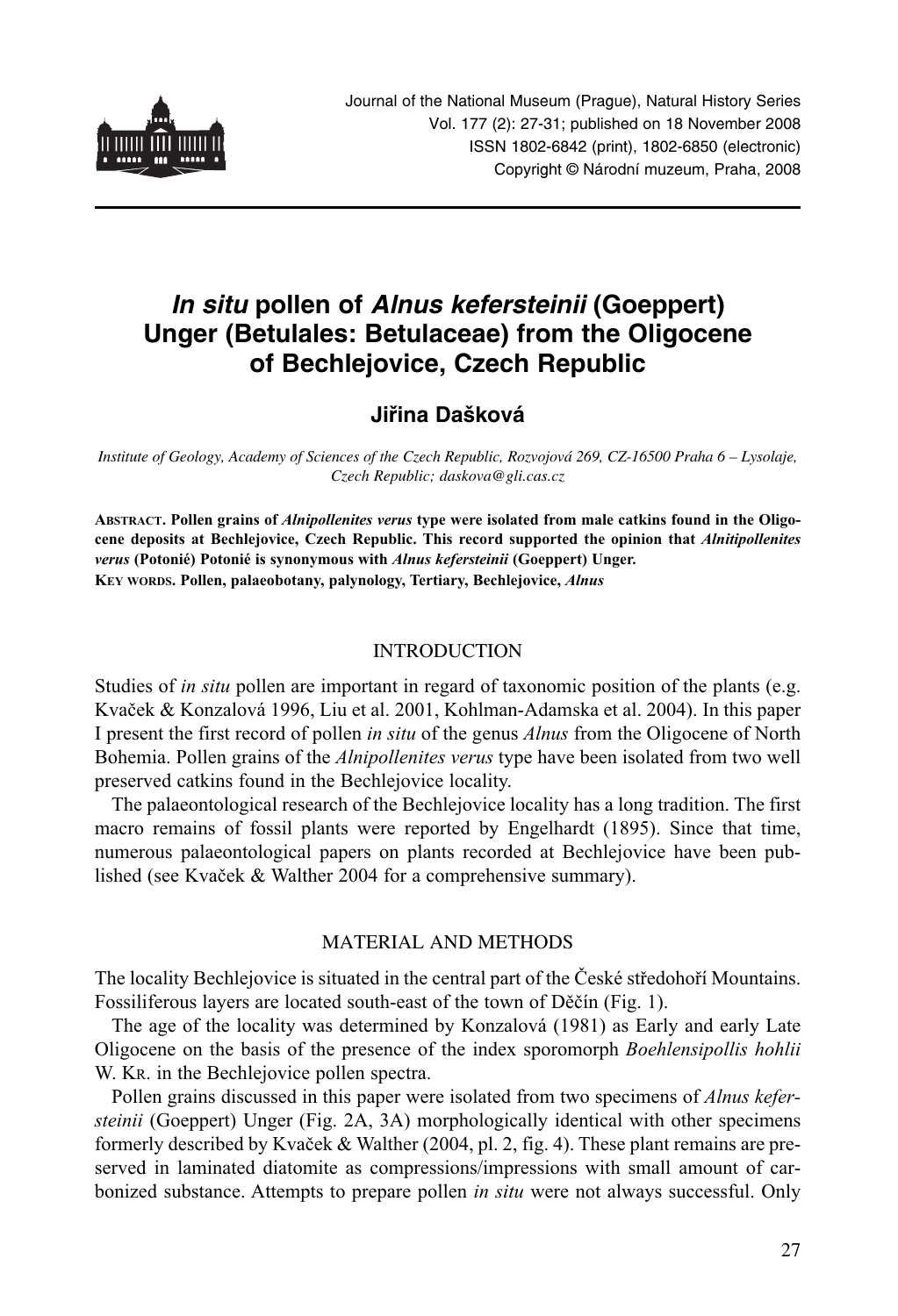

**Fig. 1. Map of the central part of the České středohoří Mountains, showing the position of the Bechlejovice locality.**

two catkins yielded pollen described here. Due to poor preservation, only hydrofluoric acid was used for maceration of samples, thereafter the samples were acetolysed (Erdtman 1943). In spite of a long maceration, the pollen rains had to be separated mechanically from each other and from the matrix.

Both catkin-bearing specimens are deposited in the collection of the National Museum, Prague, Czech Republic (NMP).

## **SYSTEMATICS**

#### **Family: Betulaceae S. F. Gray**

# **Genus:** *Alnus* **L.**

REMARKS: Macroscopic remains of both male catkins were assigned to Alnus kefersteinii (Goeppert) Unger by Kvaček & Walther (2004). These cone-like infructescences are flattened, long stalked. They are 11-15 mm long and 5-8 mm wide. The inflorescences consist of units interpreted as male dichasia. Pollen isolated from stamens of these specimens was determined as *Alnipollenites verus* type.

## *Alnus kefersteinii* **(Goeppert) Unger**

(Fig. 2A, 3A)

SYN:

- 1998 *Alnus kefersteinii* (Goeppert) Unger 1847: Kvaček & Walther, 8, pl. 3, figs 5, 6, text-fig. 13.6. (Kundratice)
- 2004 *Alnus kefersteinii* (Goeppert) Unger 1847: Kvaček & Walther, 20, pl. 2, figs 3, 4, text-fig. 11.8. (Bechlejovice)

<sup>1838</sup> *Alnites kefersteinii* Goeppert 1838: 564, pl. 41, figs 1-5. (Salzhausen)

<sup>1847</sup> *Alnus kefersteinii* (Goeppert) Unger 1847: 113, pro parte, pl. 33, fig. 2 (non pl. 33, figs 1, 3-4). (Bílina)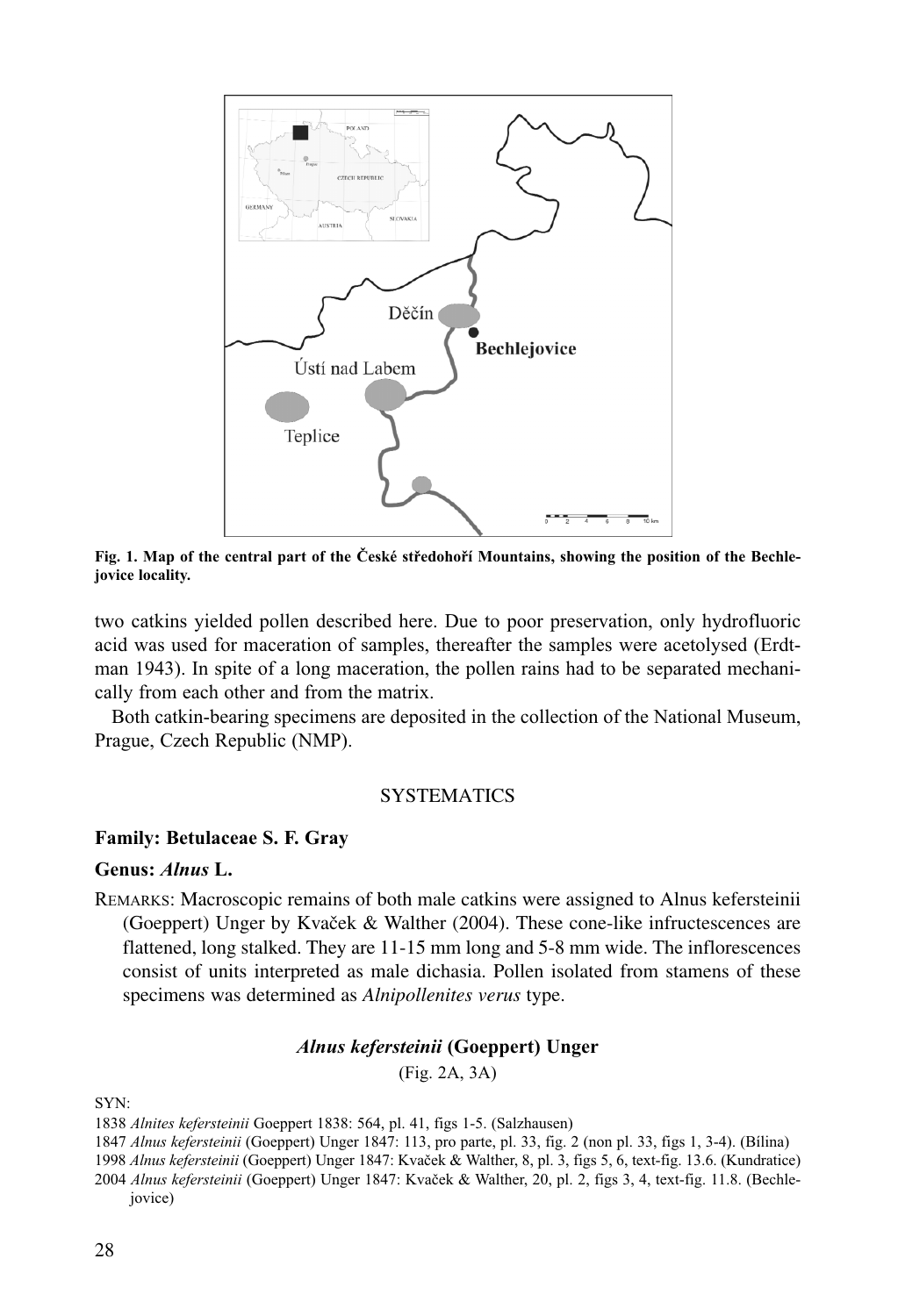MATERIAL: NMP G08551 (Fig. 2A), NMP G08552 (Fig. 3A).

- DESCRIPTION: Male catkins fragmentary, more than 10 mm long, about 8 mm wide, with pollen in situ of the *Alnipollenites verus* type (for description see below). Stamens and florets were not discernible due to their poor preservation.
- REMARKS: The same type of inflorescences has been previously described from the Oligocene of Bechlejovice (Kvaček & Walther 2004, p. 20, pl. 2, fig. 4) and Kundratice (Kvaček & Walther 1998, p. 8, pl. 3, fig. 4). In both floras, the catkins were associated with infructescences of *A. kefersteinii* and leaves of *Alnus gaudinii*. These organs obviously belong to the same alder, which was widespread in the Oligocene to Pliocene of Europe (Mai & Walther 1988).



**Fig. 2. A:** *Alnus kefersteinii* **(Goeppert) Unger, male catkin (NMP G08551); B-D:** *Alnipollenites verus* **(Potonié) Potonié, 5 porate pollen grains isolated from specimen G08551.**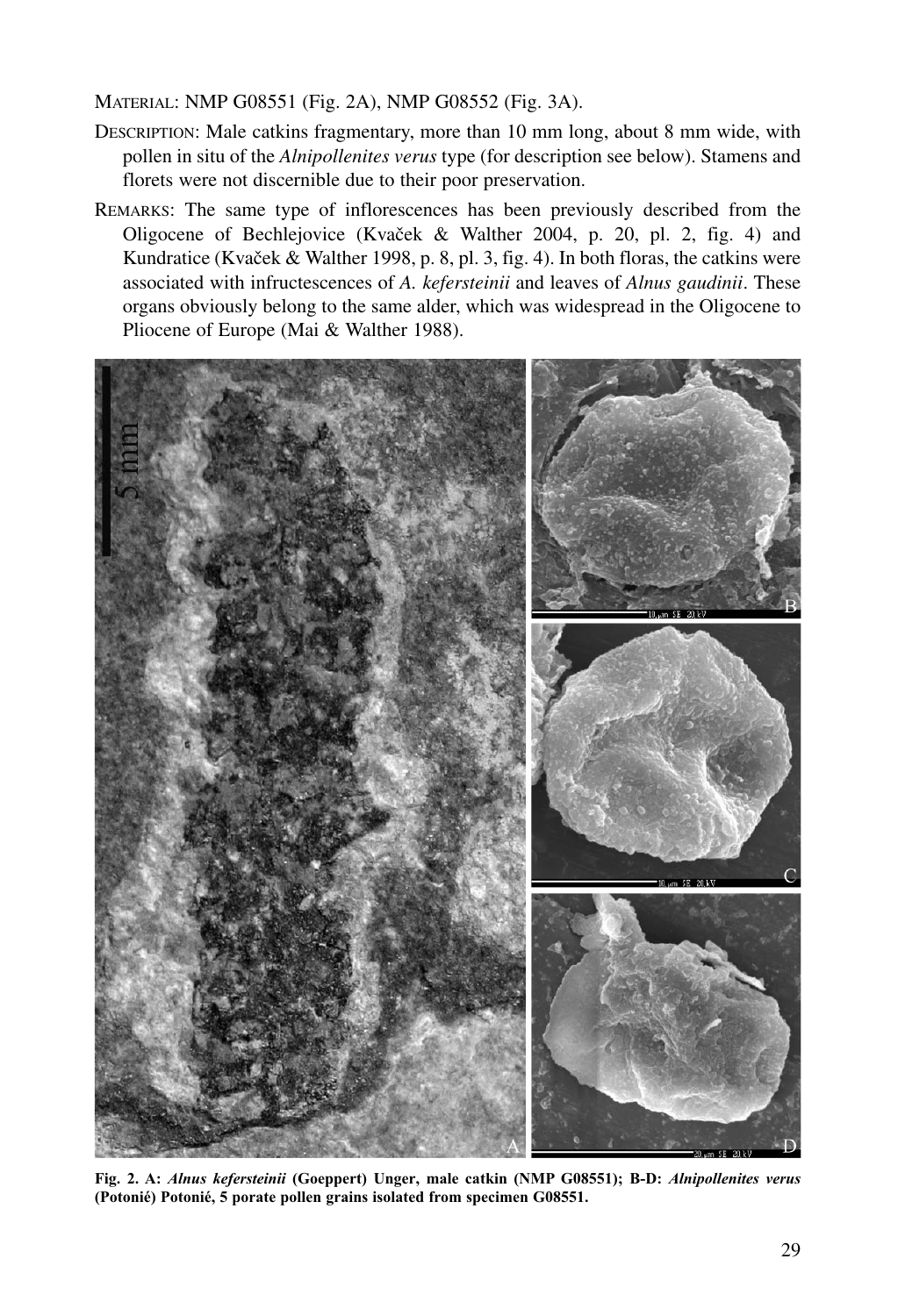

**Fig. 3. A:** *Alnus kefersteinii* **(Goeppert) Unger, male catkin (NMP G08552); B-D:** *Alnipollenites verus* **(Potonié) Potonié, 5 porate pollen grains isolated from specimen G08552.**

# *Alnipollenites verus* **(Potonié 1931) Potonié 1960** (Fig. 2B-D, 3B-D)

SYN:

1934 *Alnipollenites verus* R. Pot.: 58-59, pl. 2, figs 13, 17, 18, 25, 26, pl. 6, fig. 28.

DESCRIPTION: Pollen grains have pentagonal shape (Fig. 3D); they are pentaporate with pores having vestibulum. They are 15-20 µm in diameter, having granulate microstructure on the surface (Fig. 3C). Their garland-arranged folds of the exine extend from pore to pore (Fig. 2B, 3D); these so-called arci are typical for the genus *Alnipollenites*.